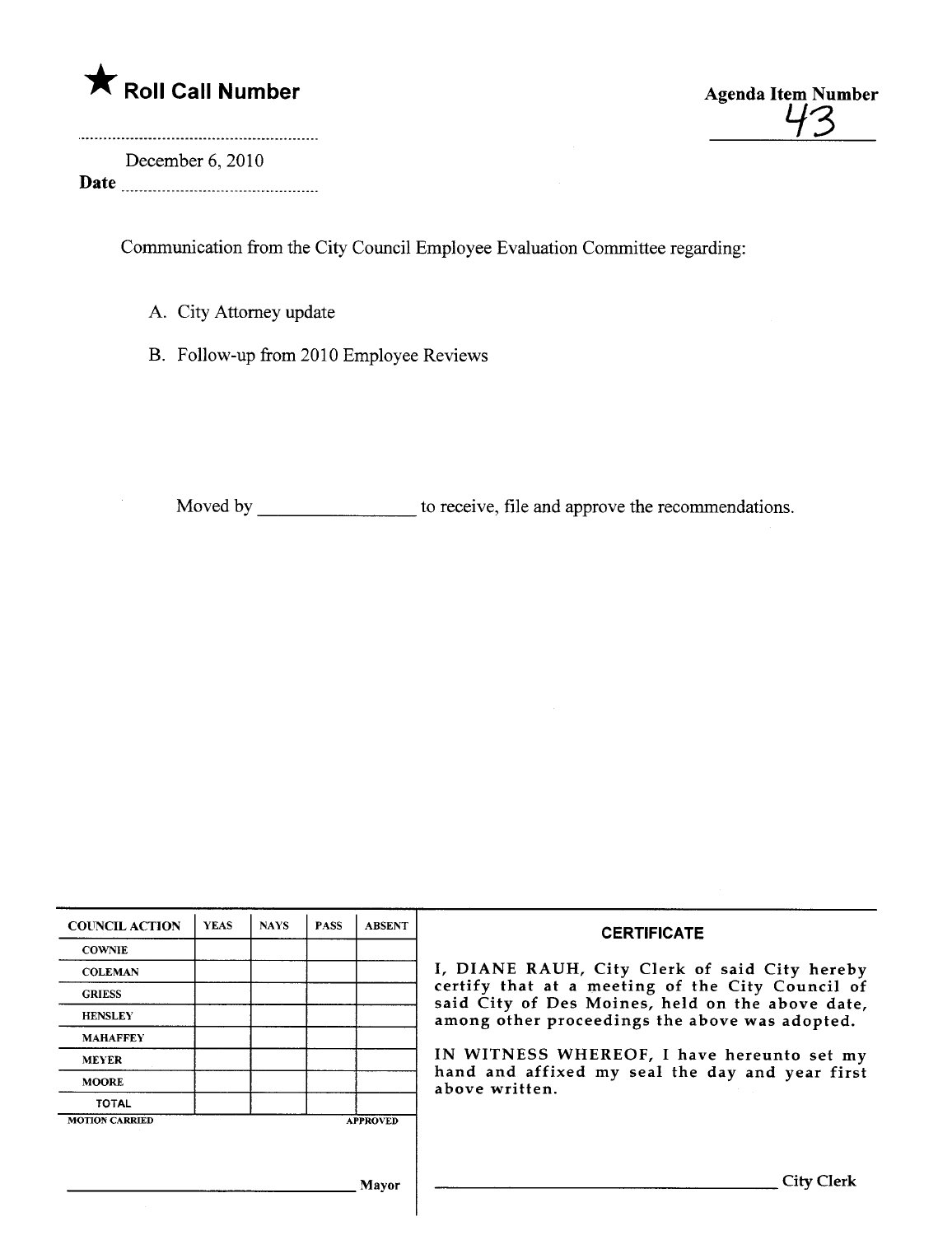

December 6, 2010

City of Des Moines Residents, Mayor and Council Members 400 Robert D. Ray Drive Des Moines, Iowa 50309

Dear Residents and Honorable Colleagues:

The City Council Personnel Committee respectfully submits this letter to the Des Moines City Council, and requests the report be Received and Approved at the December  $6<sup>th</sup>$ , 2010 City Council Meeting.

At the Council meeting on March  $10<sup>th</sup>$ , 2010, the City Council Personnel Committee recommended, Coleman moved, and a 7-0 voted approved the following: (special note to the underlined portions)

- · The Committee recommends no salary or benefit increase be extended to these four city employees at this time. It is imperative to the committee that Council, City Staff and our citizens understand that this is in no way a reflection of their work and commitment to the city. This reflects the reality of the times, and the expectations of our citizens that leaders lead. While city positions are being eliminated and contract negotiations are underway with bargaining units, it is improper to recommend an increase at this time. We do ask the Council to approve the following:
	- 1. Receive and file this communication regarding no increase in compensation. No approval is necessary.
	- 2. Assign the City Council Personnel Committee the task of reviewing progress with Employee Bargaining Units, and other financial performance in the coming weeks and/or months. The Committee may return to the Council with a recommended compensation adiustment for the employees that are consistent with the compensation plan for MEA, SPM and any other Bargainina Units/Employee Groups which have adiusted compensation levels.
	- 3. The Committee strongly believes it is not right to continue to expect high results in tough times from our top leaders without some level of pay increases before a third year passes.. But, we should wait until the budget goals are met through negotiations with and directives by the Manager.

Since that time, the following actions have been taken and information made available:

- The City management has successfully negotiated a contract amendment with the MEA union, and implemented changes with SPM personnel compensation that lowers cost about \$1.4 million on an annual basis.
- The city reached a mutual agreement with the Fire Union for a two year contract extension calling for a 2% increase in FY12, and a 1.75% increase in FY13. Although mechanically different, this is comparable to the agreement reached with the MEA. The Fire Union agreement will save about \$400,000 per year in FY 13 and subsequent years.